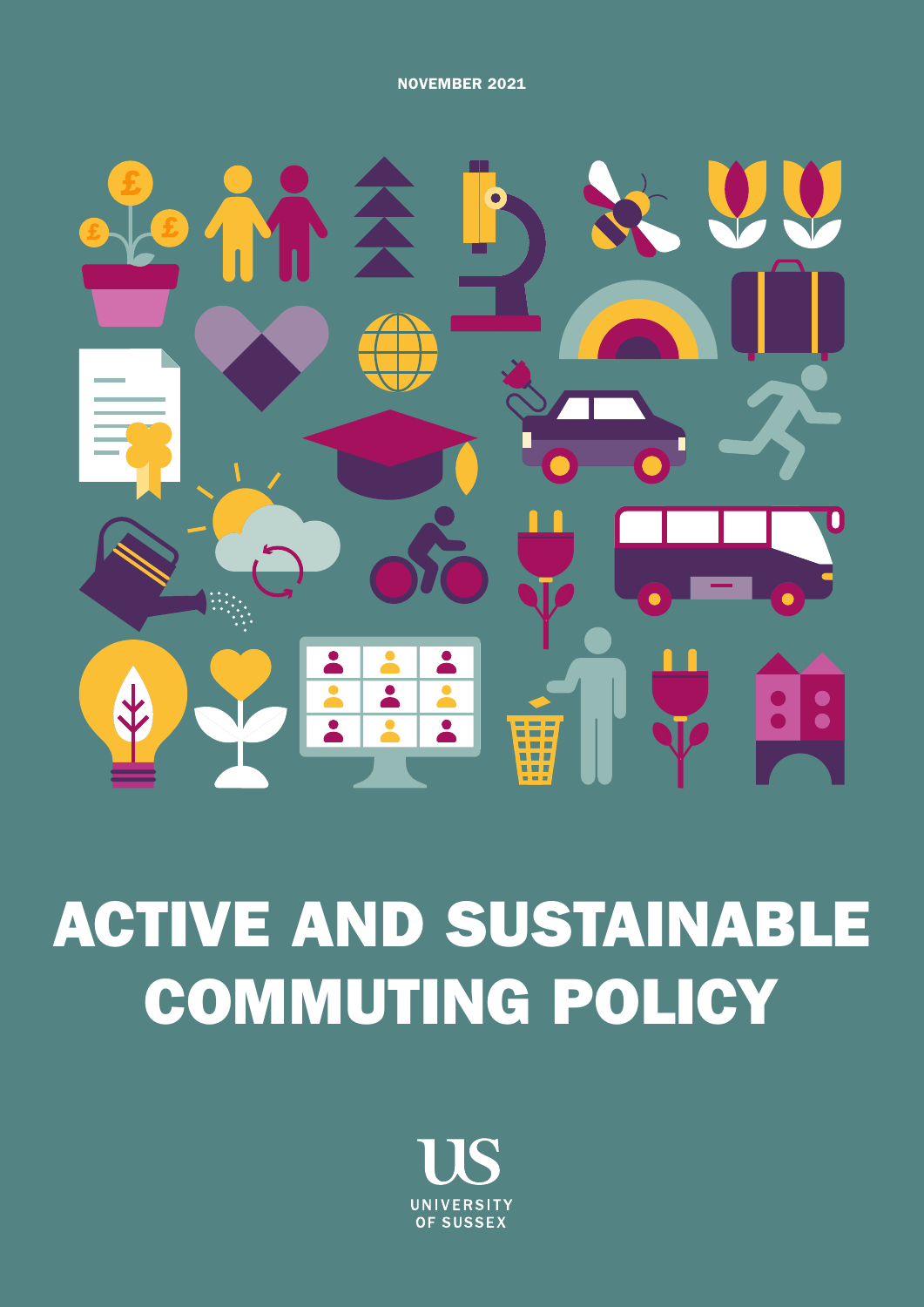# ACTIVE AND SUSTAINABLE COMMUTING POLICY

This is the official University of Sussex policy on active and sustainable travel and commuting. It replaces previous policy documents on this topic.

### PURPOSE

This policy document is designed to provide further guidance and guiding principles on promoting active and sustainable commuting to enable us to realise our strategic commitments around travel as set out in [Sustainable Sussex](https://www.sussex.ac.uk/webteam/gateway/file.php?name=4904-sustainability-strategy-final-30june-2nd.pdf&site=271), the University of Sussex Sustainability Strategy and [Action Plan](https://www.sussex.ac.uk/webteam/gateway/file.php?name=4904-sustainability-strategy-action-plan1st.pdf&site=271).

Ultimately, it is intended to help us realise our vision of being one of the most sustainable universities in the world by reducing our carbon emissions from transport, whilst supporting staff and student health and wellbeing and that of our local community through reduced air pollution and better health outcomes.

### OBJECTIVES

- I. To set new annual active and sustainable commuting targets each year from August 2022.
- II. To incentivise active and sustainable travel including cycling.
- III. To reduce the emissions made by car journeys.
- IV. To make all of the University's vehicle fleet ultra-low emissions by August 2025.
- V. To review and optimise all signage, cycle lanes and pedestrian paths on campus and commission a feasibility study into the creation of an active and sustainable travel hub.
- VI. To continue to work with our local strategic partners to improve the sustainability, decarbonisation, affordability, safety and quality of public transport to and from campus and across Brighton and Hove.
- VII. To support remote working through our new Remote  [Working Framework](https://www.sussex.ac.uk/webteam/gateway/file.php?name=the-remote-working-framework.pdf&site=302), reducing the need to commute to and from campus in some instances where appropriate.

### GUIDING PRINCIPLES

#### 1. RESULTS DRIVEN:

We, as an institution, will set and measure progress against annual targets for more active and sustainable commuting from August 2022 onwards. These targets are likely to include but will not be restricted to the following:

- a) walking/running
- b) cycling/E-bike
- c) ultra-low emission vehicle (ULEV) car journeys
- d) ride-sharing/carpools
- e) bus
- f) train.

#### 2. REWARDS FOCUSED:

The University will continue to provide a competitive package of staff and student rewards and benefits to encourage the uptake of more active and sustainable commuting choices. This includes the provision of:

- a) an active and sustainable travel rewards scheme, where staff and students receive financial rewards for sustainable travel choices (currently ['EcoGo'](https://ecogo.betterpoints.app/))
- b) a [Cycle to Work scheme](http://www.sussex.ac.uk/humanresources/reward-and-benefits/cycle-to-work) which now includes electric bikes
- c) a 10% annual discount for use of the **Brighton**  [Bike Share scheme](https://www.btnbikeshare.com/)
- d) cycle trains, cycle safety and maintenance support to encourage more staff and students to cycle to campus in a safer manner
- e) staff discounts on public transport, including through the [Easit scheme](http://www.sussex.ac.uk/humanresources/reward-and-benefits/discountpublictransport).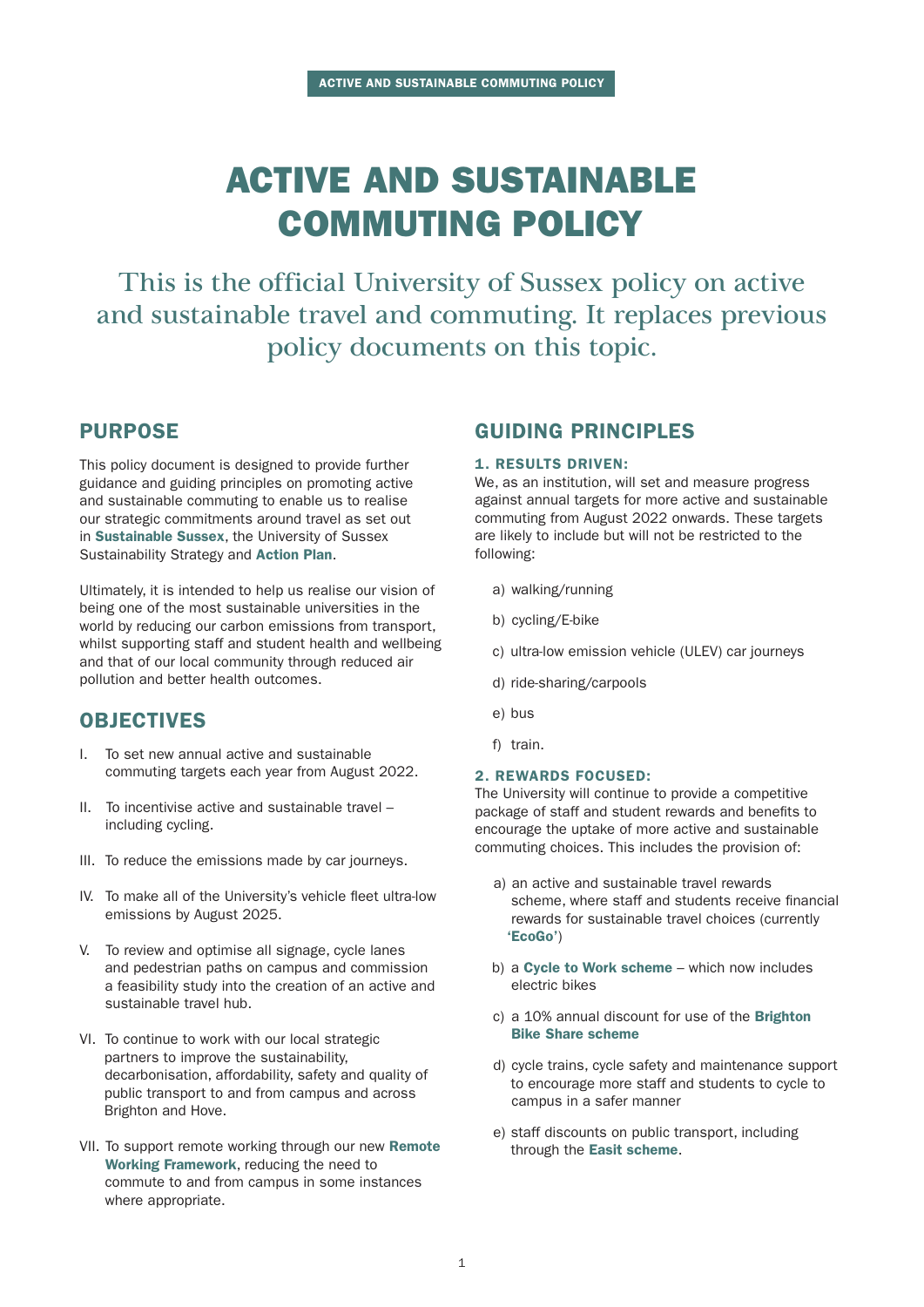#### 3. DECARBONISING CAR JOURNEYS:

We are working hard to support our staff who need to make journeys by car to do this in the most sustainable way possible. We will do this in the following ways:

- a) introducing progressive parking charges where cleaner vehicle users pay less – subject to a full equality analysis by August 2023
- b) encouraging ride sharing where feasible including exploring opportunities to work with the University of Brighton to create a shared carpool for our neighbouring campuses
- c) investigating creating a new ultra-low emission vehicle (ULEV) leasing scheme for staff, based on salary sacrifice (like our Cycle to Work scheme), which would make it cheaper to drive an ULEV on account of tax benefits, by January 2022
- d) making all of the University's vehicle fleet ultra-low emissions by 2025 by only procuring and leasing new vehicles that are ULEVs.

#### 4. UPGRADED INFRASTRUCTURE:

We will continue to provide and improve our active and sustainable commuting infrastructure. This includes:

- a) continuing to provide a good range of pedestrian pathways, cycle lanes, cycle racks, bus stops, access to the railway station and electric vehicle charging infrastructure
- b) reviewing and optimising all signage, cycle lanes and pedestrian paths on campus for a substantial increase in sustainable travel by August 2025
- c) commissioning a feasibility study into the creation of a new sustainable travel hub to improve cycling and public transport infrastructure
- d) conducting a further feasibility study into upgrading electric vehicle, scooter and bike charging infrastructure.

#### 5. CIVICALLY ENGAGED:

We will continue to work closely with local strategic partners including Brighton and Hove City Council to promote a city- and region-wide approach to active and sustainable commuting. This includes but is not restricted to:

- a) continuing to prioritise pedestrian access to campus over car journeys
- b) lobbying for an upgrade to cycle lane infrastructure to campus
- c) supporting work to decarbonise rail and bus travel to and from campus with local operators
- d) working collegiately in joint campaigns and funding bids to promote safe, affordable, active and sustainable travel in the region
- e) providing academic advice and research support where possible.

#### 6. EQUAL AND INCLUSIVE:

We understand that the way that people need to travel varies from person to person and is affected by a number of factors including gender, disability and income. We are committed to making our travel policies work for everyone. We will do this by:

- a) conducting equality analysis as standard including detailed engagement with groups who have protected characteristics as defined by the Equality Act 2010 ahead of setting a new progressive parking policy
- b) adhering to good practice accessible design when creating new transport related infrastructure on campus – using appropriate standards.

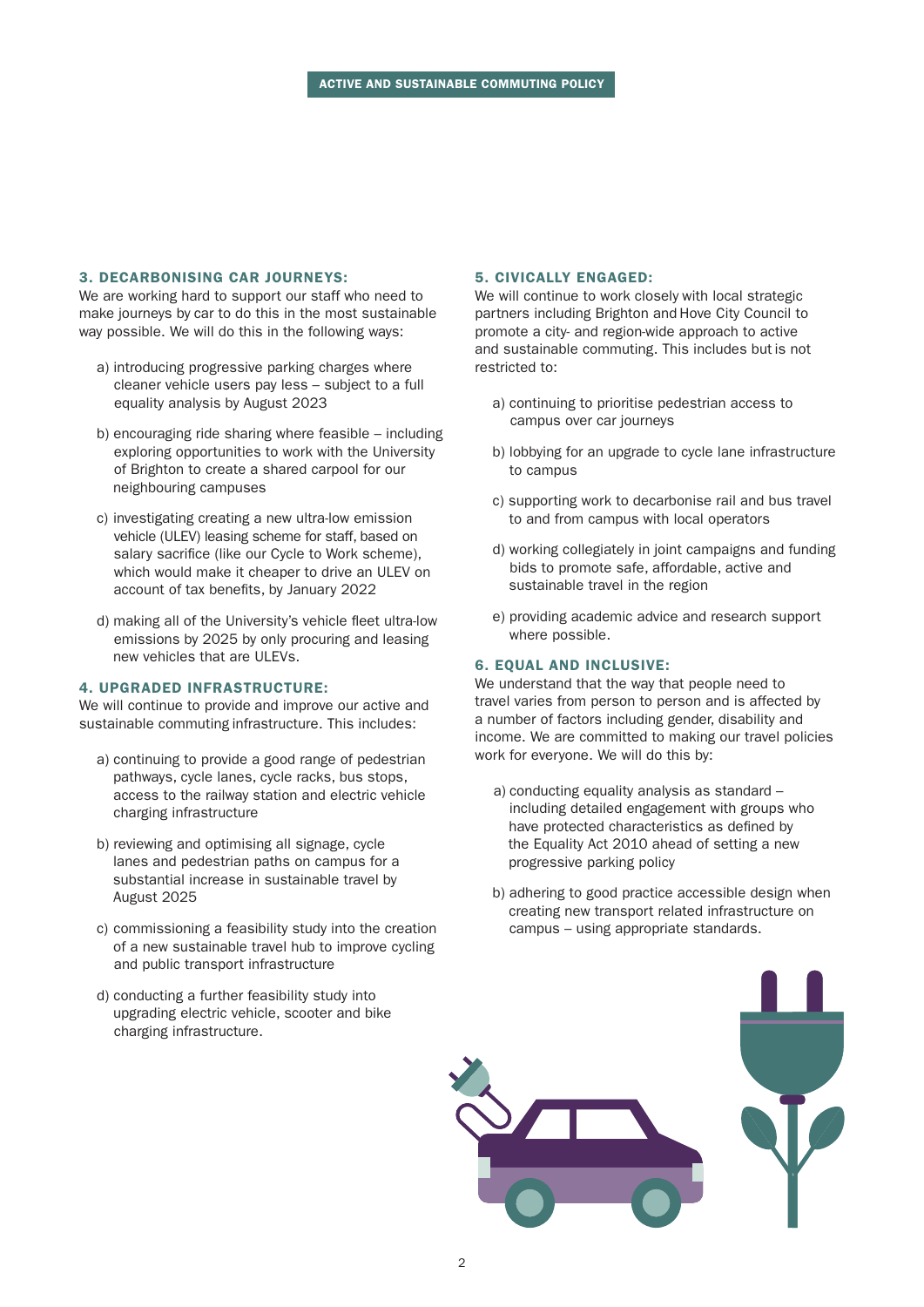#### 7. DATA LED:

We will make factual evidence-based decisions on active and sustainable travel using the best performance data possible. This will include but not be limited to:

- a) conducting annual travel surveys to better understand travel behaviour and patterns amongst students and staff
- b) regularly reviewing, analysing and reporting on number of trips, users, mileage and carbon emissions saved through a reporting dashboard as part of our contract with [BetterPoints](https://www.betterpoints.ltd/) and our active travel rewards scheme E[coGo](https://ecogo.betterpoints.app/)
- c) sharing data insights with key stakeholders that can help to inform wider local, regional and national travel plans as appropriate.

#### 8. INNOVATIVE:

We strive to be at the forefront of low-carbon travel and transport innovation. We will do this through some of the following:

- a) researching and implementing best practice around low-carbon travel
- b) promoting innovation in the space of low-carbon inclusive travel within our student innovation competitions/grand challenges (such as our Pitch for the Planet competition) and wider research projects, methods and lab practices – including use of app-based and tech solutions to incentivise active and sustainable travel.

#### 9. EVERYONE ENGAGED:

Minimising carbon emissions of personal and professional life, including travel and transport, is our collective responsibility. We will engage as many people on campus as possible in realising our policy in the following ways:

- a) educating staff and students on travel options and climate conscious commuting through Welcome Week events, staff inductions and sustainability webinars and road shows
- b) recruiting a network of travel champions to help support and promote safer, active and sustainable travel and to take part in critical mass cycle trains
- c) engaging students in competitions to help make the university a better, safer and healthier campus to travel around, such as through Love to Ride and the Move for Change Workplace Challenge.

#### 10. EXTENDED TO THE SUPPLY CHAIN:

We will encourage the promotion of our active and sustainable travel values and principles as set out in this policy document with our supply chain where appropriate. We will do this through our Sustainable Procurement [Principles Framework](https://www.sussex.ac.uk/about/sustainable-university/performance/sustainable-supply-chain/sustainable-procurement-framework) that helps to guide the selection of our suppliers.

#### Exclusions

Please note that this policy document does not include business travel, which will be the subject of a separate policy document by December 2022.

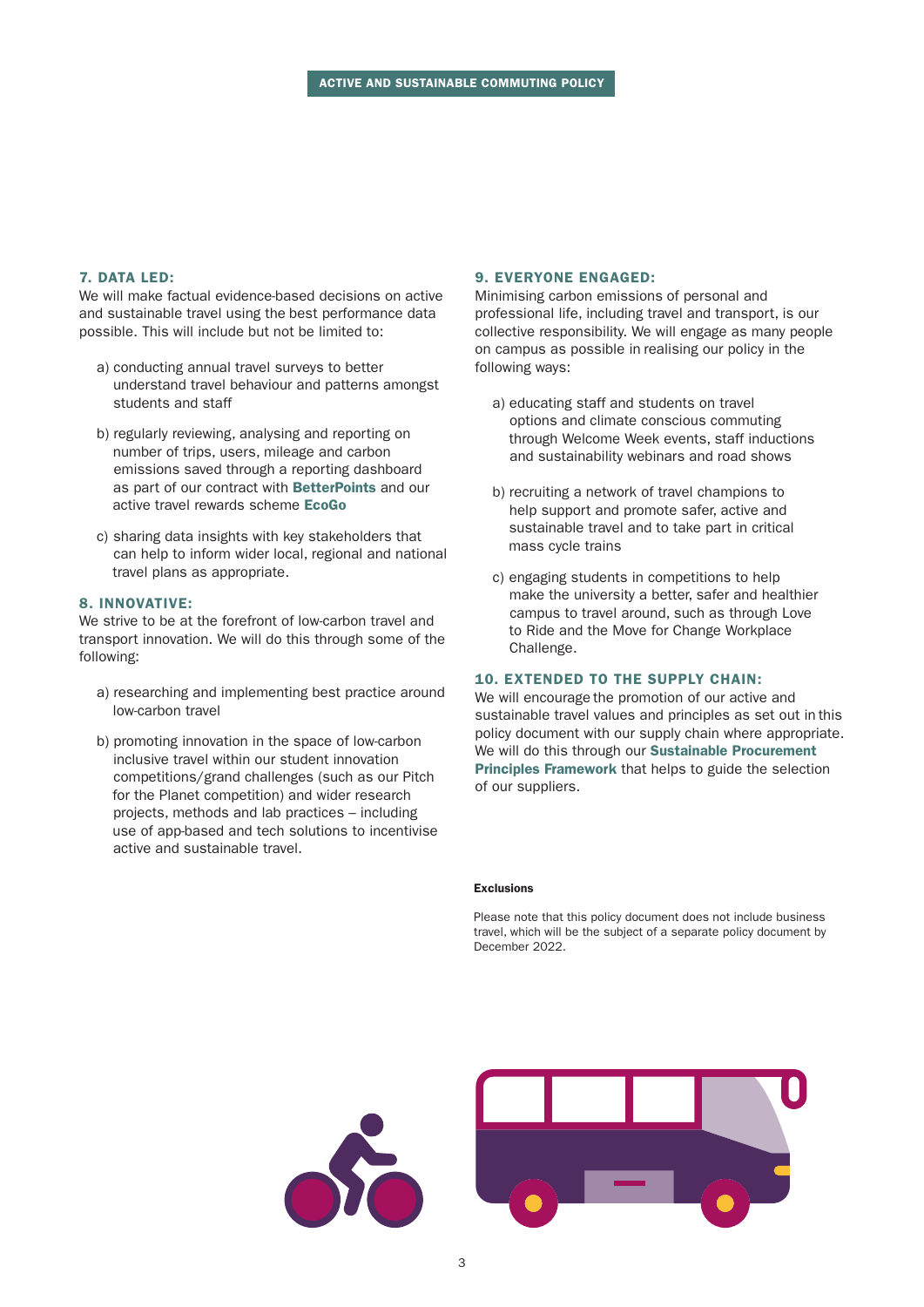# GLOSSARY

Active travel refers to journeys being made by physically active means, such as walking, cycling and wheeling. Active travel brings environmental, health and economic benefits by reducing emissions, congestion, air and noise pollution; improving health and wellbeing; contributing to economic performance and resulting in financial savings.

Sustainable travel supports the idea of conscious travel and being mindful of how our individual actions affect others and minimising the negative environmental impacts. A [sustainable travel hierarchy](https://www.actionnetzero.org/guides-and-tools/sustainable-travel-options-transport-hierarchy/) is a useful tool to visualise the impact of journeys and help individuals make informed choices. The higher up the hierarchy, the more sustainable and greener the travel option. The most sustainable option, classed as active travel, is walking, followed by cycling and wheeling which require none or some equipment.

Ultra-low emission vehicle (ULEV) is the term used to describe any vehicle that:

- uses low-carbon technologies
- is currently defined as having less than 75 grams of  $CO<sub>2</sub>$  per kilometre (g/km) from the tail pipe. These are listed by the UK Government's [Vehicle Certification Agency](https://www.vehicle-certification-agency.gov.uk/fuel-consumption-co2/fuel-consumption-guide/zero-and-ultra-low-emission-vehicles-ulevs/#topic-title).

ULEVs range from pure electric vehicles and fuel cell electric vehicles, to plug-in hybrids and extended range electric vehicles. Pure electric vehicles, and other plug in electric vehicles when driving in the electric mode, produce no tailpipe CO<sub>2</sub> or pollution, are cheaper to run than conventional vehicles and can attract financial incentives.

Decarbonisation is the reduction of carbon dioxide emissions through the use of low-carbon power sources, achieving a lower output of greenhouse gasses into the atmosphere. Reducing the amount of carbon dioxide occurring as a result of transport and power generation is essential to meet global temperature standards set by the Paris Agreement and UK Government.

Ride-sharing is an arrangement in which a passenger travels usually in a private vehicle driven by its owner, free or for a fee, especially as arranged by means of a website or app.

An **Equality Analysis** is a way of systematically and thoroughly assessing, and consulting on, the effects that a service or policy is likely to have on groups/individuals with one or many of the protected characteristics and whether this may put them at an unfair disadvantage. The main purpose of an equality analysis is to pre-empt the possibility that any proposed policy could affect some groups unfavourably. If appropriate, steps are taken to avoid this happening.

The Cycle to Work Scheme is a [UK Government](https://www.gov.uk/government/publications/cycle-to-work-scheme-implementation-guidance)[backed initiative](https://www.gov.uk/government/publications/cycle-to-work-scheme-implementation-guidance) that enables an employee to obtain a bike and/or cycling accessories to use for riding to work whilst making tax and National Insurance savings from their gross pay.